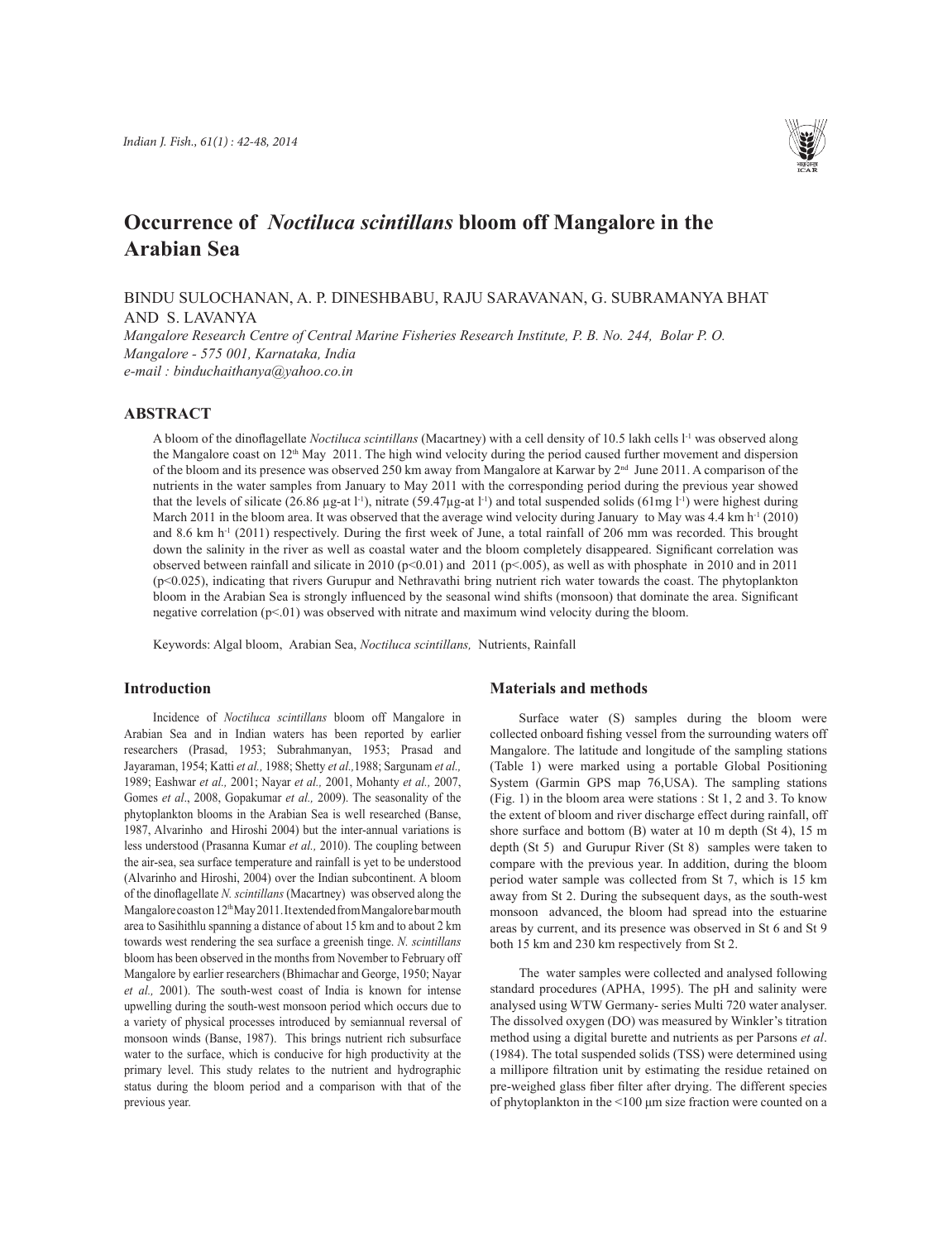Bindu Sulochanan *et al.*

Table l. GPS locations of the study area

| Station                 | Place                   | Latitude and longitude                                                                    |  |  |  |  |
|-------------------------|-------------------------|-------------------------------------------------------------------------------------------|--|--|--|--|
| number                  |                         |                                                                                           |  |  |  |  |
| St <sub>1</sub>         | Tannirbhavi             | 12° 54' 0.36" N; 74° 48' 51.12" E                                                         |  |  |  |  |
| St <sub>2</sub>         | Panambur                | 12° 55' 59.03" N; 74° 47' 45.51" E                                                        |  |  |  |  |
| St <sub>3</sub>         | Chithrapur              | 12° 57' 32.76" N; 74° 47' 59.46" E                                                        |  |  |  |  |
| St <sub>4</sub>         | 10 m depth              | 12° 54'13.06" N; 74° 47' 22.54" E                                                         |  |  |  |  |
| St <sub>5</sub>         | 15 m depth              | 12° 54'13" N; 74° 47' 11.14" E                                                            |  |  |  |  |
| St 6                    | Mulky                   | 13° 5'20.21"N; 74°46'45.89"E                                                              |  |  |  |  |
| St 7                    | Someshwar               | 12° 47'21.92" N; 74° 51' 3.96" E                                                          |  |  |  |  |
| St 8                    | Gurupur                 |                                                                                           |  |  |  |  |
|                         | River-Kulur             | 12° 55'31.14" N; 74° 49' 38.16" E                                                         |  |  |  |  |
| St <sub>9</sub>         | Karwar                  | 14° 48'24.5" N; 74° 6' 42.16" E                                                           |  |  |  |  |
| N 13° 06'<br>N 12° 58'- | N<br>Intense bloom area | India<br>St 6<br>St <sub>3</sub><br>Gurupur river<br>St <sub>2</sub><br>St 8<br>St4<br>St |  |  |  |  |
| N 12° 47'               |                         | Nethravathi river<br>St                                                                   |  |  |  |  |
| E 74° 38'               |                         | E 74° 58'                                                                                 |  |  |  |  |

Fig.1. Map showing location of the study site

Sedgwick-Rafter counting chamber under an Olympus binocular microscope and the density (cells  $l<sup>-1</sup>$ ) was calculated. The taxonomic identification was carried out following Hasle and Syversten (1997) for diatoms and Steidinger and Tangen (1997) for dinoflagellates. Chlorophyll *a* was extracted by adding 90% v/v acetone as per standard procedure. The meteorological data during the period was obtained from the India Meteorological Department. Pearson correlation (2-tailed) during the bloom period and correlation (1-tailed) for St 4 (10 m depth), St 5 (15 m depth) and St 3 (intense area of bloom) was carried out using SPSS software to find the correlation between the hydrological parameters.

#### **Results and discussion**

The coastal waters had a deep green colour during the bloom period. Microscopic examination revealed the presence of *N. scintillans*. The organism is bioluminescent, inflated and sub-spherical. The size ranged from 400 to 1200  $\mu$ . Though the species is colourless, the presence of photosynthetic green endosymbionts *Protoeuglena noctiluca* Subrahmanyan turned the water green. During the intense period of the bloom on 12th May 2011, the concentration of *N. scintillans* was around 10.5 lakh cells  $l<sup>-1</sup>$  at St 3. Further offshore at St 4 the density was  $68,400$  cells  $l<sup>-1</sup>$  and at St 5 it was  $800$  cells  $l<sup>-1</sup>$ . A decrease in density of bloom beyond 10 m depth was observed. The other phytoplankton cells observed during the period were *Coscinodiscus centralis, Pleurosigma directum, Rhizosolenia* 

*cylindrus, Planktoniella sol*, *Cyclotella* sp., *Gymnodinium* sp., *Ceratium furca*, *Chaetoceros* sp. and *Biddulphia* sp. Major zooplankton groups were tintinnids, copepods, chaetognaths, decapod larvae, lucifer, amphipods, gastropods, foraminifera and polychaete larvae. In the zooplankton sample, copepods were found to be dominant at all stations with a maximum 1x 10<sup>5</sup> nos.  $l^{-1}$  observed on 12<sup>th</sup> May 2011 at St 3, followed by decapod larvae (1600 nos. l<sup>-1</sup>). Dominance of copepod during *N. scintillans* bloom was reported by Eashwar *et al.* (2001) in Port Blair Bay. By 27th May 2011, the density of *N. scintillans* at St 3 had reduced to 1.13 lakh cells l<sup>-1</sup>. The variation in cell density in the intense area of the bloom is shown in Fig. 2. At St 6 (estuarine area) the cell density was 50 cells  $l<sup>-1</sup>$  on 27<sup>th</sup> May 2011. On 2nd June 2011, at St 9 *N. scintillans* cell count was 71,000 cells l-1. Table 2 gives the correlation of the hydrological parameters with the cell density during the bloom period. Significant correlation was not observed with cell density. Significant correlation between the hydrological parameters was observed in the years 2010 and 2011 for the stations St 4, St 5 and St 3 (Table 3).



Fig. 2. Cell density of *N. scinitillans* during bloom period in nearshore coastal stations

| Table 2. Pearson Correlation (2 tailed) during bloom period |  |  |
|-------------------------------------------------------------|--|--|
|-------------------------------------------------------------|--|--|

| Parameter                            | Pearson correlation |
|--------------------------------------|---------------------|
| SST and pH                           | $-0.568*$           |
| pH and salinity                      | $0.633*$            |
| pH and DO                            | $-0.787**$          |
| DO and average wind velocity         | $0.604*$            |
| Nitrate and average wind velocity    | $-0.618*$           |
| Nitrate and maximum wind velocity    | $-0.694**$          |
| Nitrite and sea level pressure (hpa) | $-0.878**$          |
| Silicate and chlorophyll a           | $0.578*$            |

*\* Significant at 0.05 level; \*\*Significant at 0.01 level (N=15)*

The sea surface temperature (SST) and dissolved oxygen (DO) variations during the years 2010 and 2011 are given in Fig. 3 and 4 respectively. In 2010, at St 3 the maximum SST of 32.5 °C was observed in May, while in 2011 a maximum of 31 °C was observed in April. During the bloom in May-June 2011 the SST in the coast at various stations ranged between 28.2 °C-33 °C (Table 4). For St 4 and 5 (B) DO varied between 3.12 - 4.27 ml l<sup>-1</sup> in 2010 and 1.94-4.63 ml l<sup>-1</sup> in 2011 respectively. The least DO and temperature was observed in bottom water from St 4 and 5 in May 2011. The average wind velocity (Fig. 5) was higher during 2011 and also the corresponding sea level pressure during bloom period. This would have caused higher tidal incursion into the river, mixing the nutrient rich nearshore and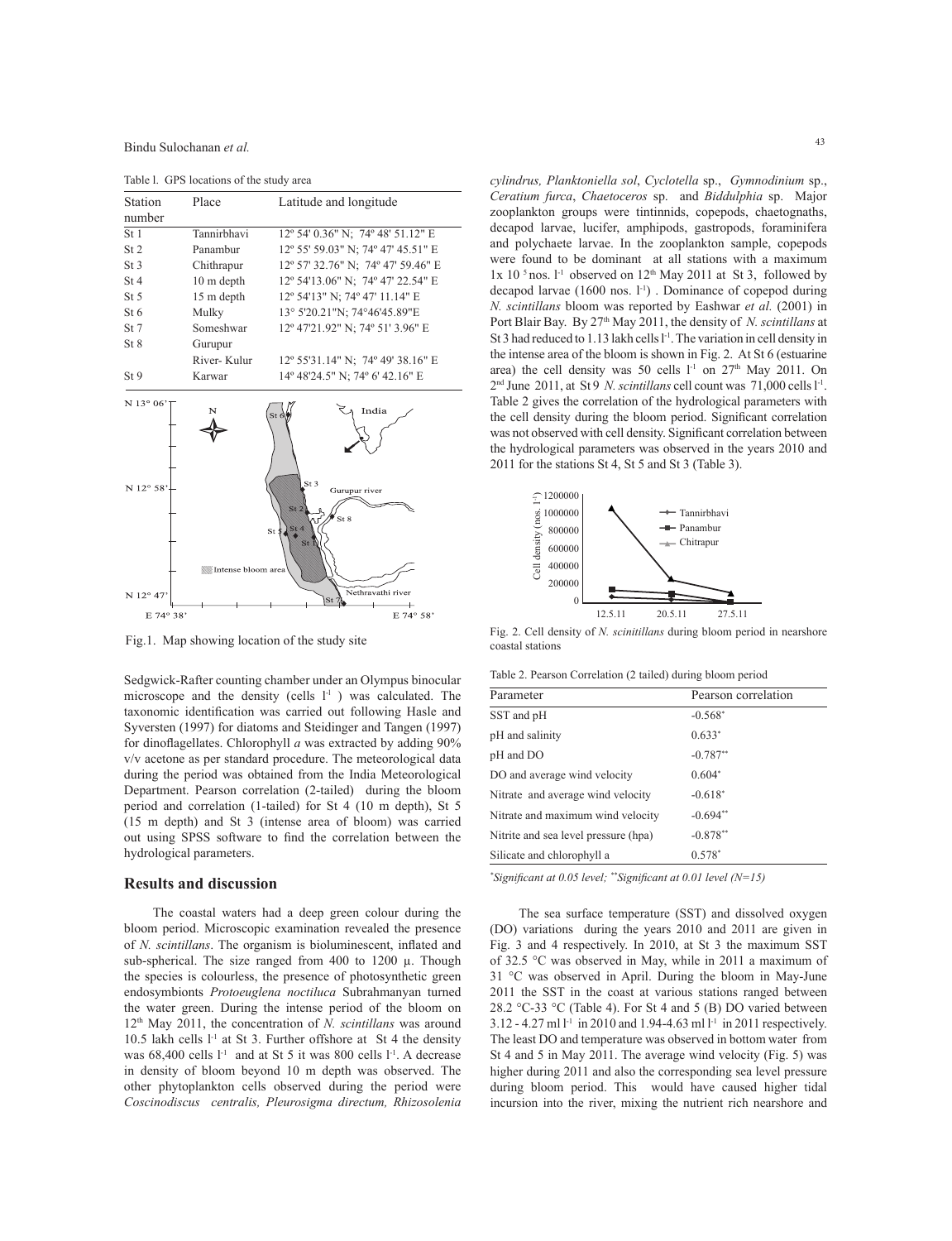# <sup>44</sup> *Noctiluca scintillans* bloom off Mangalore in Arabian Sea

Table 3. Correlation (1-tailed) at St 4 (10 m depth), St 5 (15 m depth) and St 3 (bloom area)

| <b>Station/Parameters</b>          | 2010    | p value  | 2011    | p value  |
|------------------------------------|---------|----------|---------|----------|
| St4                                |         |          |         |          |
| SST and salinity                   | 0.99    | p<0.005  | 0.54    | n.s      |
| <b>BWT</b> and salinity            | 0.91    | p<0.01   | 0.12    | n.s      |
| Chlorophyll a and<br>phosphate(S)  | 0.66    | n.s      | 0.05    | n.s      |
| Chlorophyll a and<br>phosphate (B) | 0.88    | p<0.025  | $-0.40$ | n.s      |
| St <sub>5</sub>                    |         |          |         |          |
| SST and salinity                   | 0.97    | p<0.005  | 0.54    | n.s      |
| <b>BWT</b> and salinity            | 0.95    | p<0.01   | 0.08    | n.s      |
| Chlorophyll a and<br>phosphate (S) | 0.97    | p<0.005  | $-0.28$ | n.s      |
| Chlorophyll a and<br>phosphate (B) | 0.44    | n.s      | $-0.31$ | n.s      |
| St <sub>3</sub>                    |         |          |         |          |
| SST and salinity                   | 0.94    | p<0.0005 | 0.59    | p<0.05   |
| pH and wind<br>velocity            | $-0.30$ | n.s      | $-0.83$ | p<0.0005 |
| Rainfall and salinity              | 0.85    | p<0.005  | 0.99    | p<0.01   |
| Rainfall and TSS                   | 0.55    | p<0.05   | 0.58    | p<0.05   |
| Rainfall and DO                    | $-0.89$ | p<0.0005 | $-0.89$ | p<0.0005 |
| Rainfall and<br>phosphate          | 0.68    | p<0.025  | 0.60    | p<0.025  |
| Rainfall and silicate              | 0.73    | p<0.01   | 0.79    | p<0.005  |
| Rainfall and<br>chlorophyll a      | $-0.41$ | n.s      | 0.77    | p<0.005  |
| Rainfall and<br>chlorophyll b      | $-0.21$ | n.s      | 0.60    | p<0.025  |
| Rainfall and<br>chlorophyll c      | $-0.44$ | n.s      | 0.63    | p<0.05   |



Fig. 3. Monthly variation in hydrological parameters (2010 and 2011) at St 4 (S) and (B)



Fig. 4. Monthly variation in hydrological parameters (2010 and 2011) at St 5 (S) and (B) and St 3 (bloom area)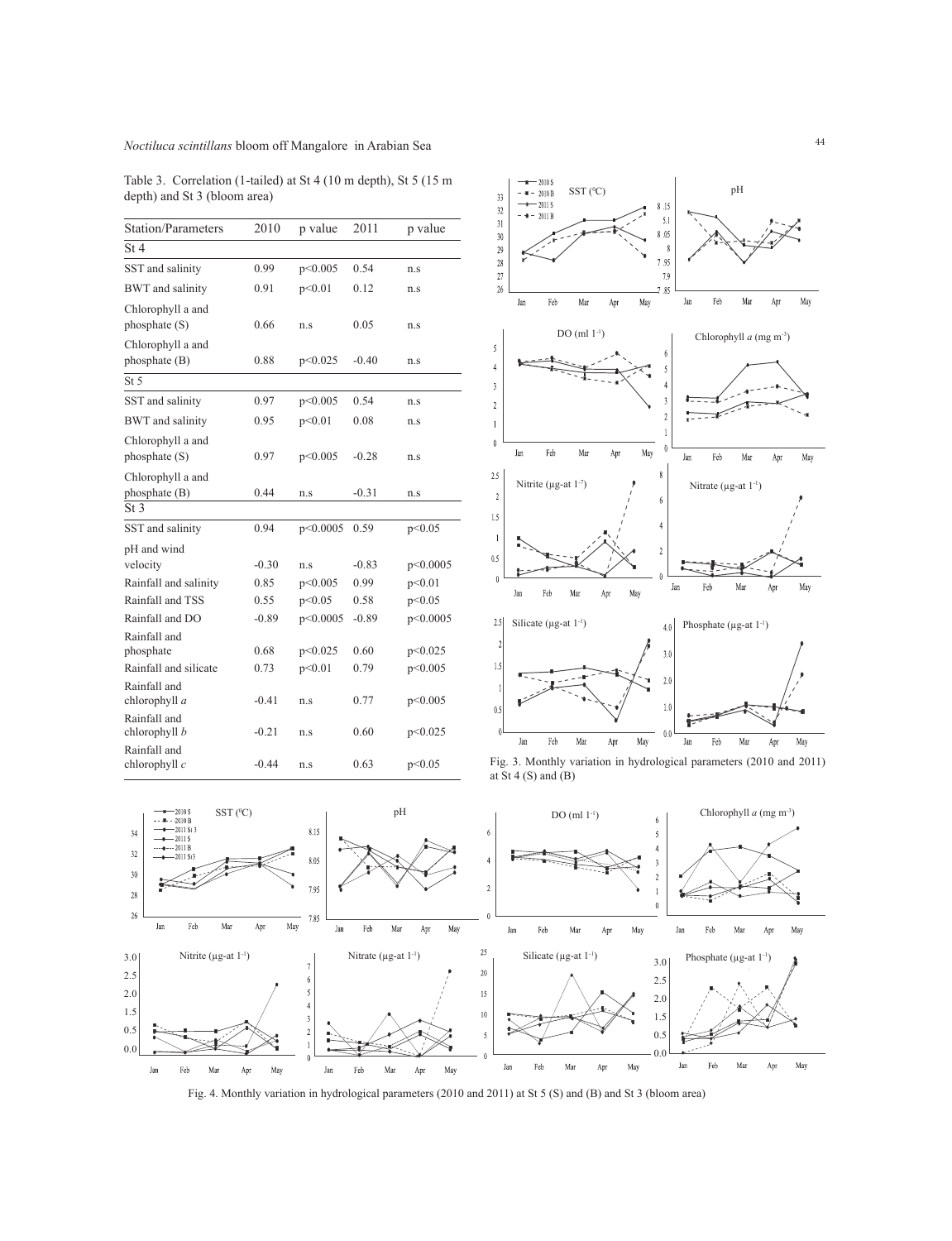Bindu Sulochanan *et al.*

| Date    | Station         | SST<br>$(^{\circ}C)$ | pH   | Salinity<br>(ppt) | D.O.<br>$(ml l^{-1})$ | Phosphate ( $\mu$ g- Nitrate<br>at $l^{-1}$ ) | $(\mu g \text{-} at l^{-1})$ | Nitrite<br>$(\mu g$ -at $l^{-1})$ | Silicate<br>$(\mu g$ -at $l^{-1})$ | Chlorophyll a<br>$(mg m-3)$ |
|---------|-----------------|----------------------|------|-------------------|-----------------------|-----------------------------------------------|------------------------------|-----------------------------------|------------------------------------|-----------------------------|
| 12.5.11 | St4(S)          | 30                   | 8.07 | 35.8              | 3.59                  | 3.44                                          | 1.39                         | 0.66                              | 16.18                              | 3.393                       |
| 12.5.11 | St $4(B)$       | 28.8                 | 8.03 | 35.8              | 1.94                  | 2.25                                          | 6.29                         | 2.29                              | 15.23                              | 3.135                       |
| 12.5.11 | St $5(S)$       | 30                   | 8.08 | 35.9              | 3.43                  | $\mathbf{1}$                                  | 1.55                         | 0.66                              | 14.52                              | 1.363                       |
| 12.5.11 | St $5(B)$       | 28.8                 | 8.08 | 35.9              | 1.94                  | 2.76                                          | 6.63                         | 2.42                              | 14.4                               | 2.262                       |
| 12.5.11 | S <sub>t1</sub> | $30\,$               | 8.06 | 35.7              | $3.4$                 | 2.07                                          | 4.74                         | 1.08                              | 13.47                              | 6.27                        |
| 12.5.11 | St <sub>2</sub> | 28.2                 | 8.06 | 35.8              | 3.16                  | 1.58                                          | 3.08                         | 0.95                              | 14.66                              | 10.918                      |
| 12.5.11 | St 3            | 28.2                 | 8.03 | 35.6              | 3.29                  | 2.67                                          | 1.95                         | 0.49                              | 14.83                              | 9.138                       |
| 12.5.11 | St 6            | 32                   | 7.8  | 35                | 5.1                   | 1.61                                          | 1.45                         | 0.65                              | 5.46                               | 6.87                        |
| 20.5.11 | St 1            | 28.6                 | 7.99 | 35.6              | 4.46                  | 2.16                                          | 0.2756                       | 0.471                             | 13.53                              | 8.13                        |
| 20.5.11 | St <sub>2</sub> | 28.7                 | 7.95 | 35.6              | 4.5                   | 2.27                                          | 0.31                         | 0.45                              | 19.5                               | 7.51                        |
| 20.5.11 | St 3            | 29                   | 7.9  | 35.6              | 3.89                  | 2.59                                          | 0.3756                       | 0.531                             | 18.89                              | 6.53                        |
| 23.5.11 | St 1            | 30                   | 7.99 | 35.8              | 4.72                  | 2.305                                         | 0.5088                       | 0.92                              | 13.87                              | 8.12                        |
| 23.5.11 | St <sub>2</sub> | 33                   | 8    | 35.6              | 3.67                  | 1.985                                         | 0.4452                       | 1.033                             | 13.387                             | 6.47                        |
| 25.5.11 | St <sub>2</sub> | 31.2                 | 7.87 | 35.6              | 4.72                  | 2.773                                         | 1.802                        | 5.143                             | 19.96                              | 14.74                       |
| 25.5.11 | St 7            | 30                   | 8    | 35.6              | 4.68                  | 1.36                                          | 2.5228                       | 5.615                             | 15.63                              | 6.264                       |
| 27.5.11 | St 1            | 30                   | 7.96 | 35.9              | 3.56                  | 1.217                                         | 4.85                         | 1.74                              | 20.92                              | 5.803                       |
| 27.5.11 | St <sub>2</sub> | 30                   | 7.96 | 35.9              | 2.98                  | 0.855                                         | 6.131                        | 1.997                             | 20.33                              | 12.096                      |
| 27.5.11 | St <sub>3</sub> | 30.5                 | 7.99 | 35.9              | 3.96                  | 2.26                                          | 0.795                        | 0.488                             | 26.86                              | 56.19                       |
| 27.5.11 | St 6            | 33                   | 7.73 | 35.6              | 5.175                 | 1.682                                         | 0.276                        | 0.365                             | 23.881                             | 11.817                      |
| 13.6.11 | St 1            | 29                   | 8    | 31.8              | 4.2                   | 1.59                                          | 4.64                         | 1.53                              | 19.46                              | 6.177                       |
| 13.6.11 | St <sub>2</sub> | 29                   | 8.03 | 30.7              | 4.19                  | 1.32                                          | 3.58                         | 0.72                              | 20.35                              | 6.209                       |
| 13.6.11 | St 3            | 28.6                 | 7.83 | 32.7              | 4.36                  | 3.94                                          | 17.52                        | 1.49                              | 32.46                              | 9.37                        |
| 12.7.11 | St1             | 26.7                 | 7.82 | 32.3              | 4.39                  | 1.59                                          | 8.27                         | 3.84                              | 28.02                              | 4.872                       |
| 12.7.11 | St <sub>2</sub> | 26.6                 | 7.78 | 33.8              | 4.32                  | 3.76                                          | 11.42                        | 5.2                               | 27.77                              | 6.154                       |
| 12.7.11 | St <sub>3</sub> | 26.9                 | 7.78 | 33.5              | 4.5                   | 1.72                                          | 8.79                         | 4.51                              | 24.77                              | 6.612                       |

Table 4. Physicochemical parameters observed during and after the bloom period off Mangalore and coastal waters





 $\mathbf 0$ 

Jan

Feb

Fig. 5. Wind velocity during 2010 and 2011 and sea level pressure variation during May 2010 and 2011.

Fig. 6. Variation in rainfall and total suspended solids (TSS) at St 3

Apr

May

Mar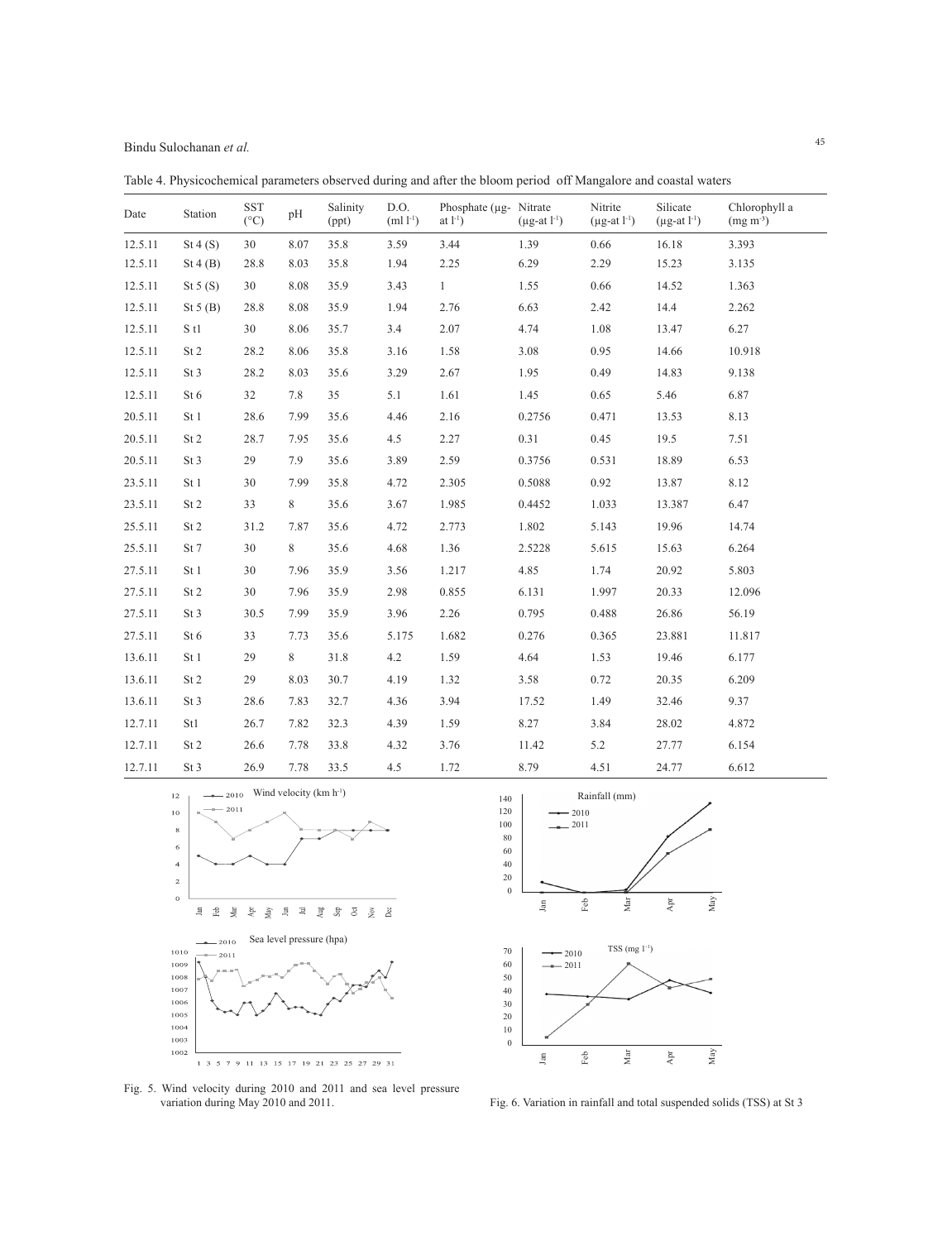## <sup>46</sup> *Noctiluca scintillans* bloom off Mangalore in Arabian Sea

nearshore and estuarine water. Luis and Kawamura (2002) observed that an equator driven coastal jet advects cold water southward, where the irregular topography of the west coast of India enhances wind mixing, and a sharp gradient at the shelf  $(\sim 500 \text{ m})$  modulates upwelling strength through cross-isobath flow from subsurface. Hence, prior to the bloom, the coastal upwelling phenomenon would have commenced. Gopakumar *et al.* (2009) observed that a favorable wind direction towards nutrient rich shores as a trigger for blooms. The pH ranged between 7.95 - 8.1 (2010) and 7.96 - 8.07 (2011) at St 3 (Fig. 4). The lower pH in Jan 2011 could be due to mixing of coastal surface water with bottom water due to higher wind velocity. The pH was significantly negatively  $(p<0.005)$  correlated with wind velocity at St 3 (Table 3) in 2011. pH was also significantly negatively correlated with DO during the bloom period. Nayar *et al.* (2001) observed lower pH during the bloom of *N. scintillans*  in November 1988 off Mangalore. In summer, the phytoplankton bloom in Arabian Sea is influenced by the monsoon winds, the strong south westerly winds which blow from the ocean towards land mixing the water (Gomes *et al*., 2008).

Rainfall was significantly negatively (p<0.005) correlated with DO in 2010 and 2011 respectively (Table 3). The total rainfall observed during the period from January to May was 231.2 mm (2010) and 149.5 (2011) respectively. More than the fluctuations in total amount, it is the temporal variations in the rainfall that affects the water availability of a region (Walsh and Lawyer, 1981). Rainfall and total suspended solids (TSS) showed significant ( $p<0.05$ ) correlation for 2010 and 2011 respectively at St 3. The rivers Gurpur and Nethravathi bring large quantities of silt rich in organic matter during monsoon. The tidal incursion effect was reflected in the increasing salinity trend observed from January to May at St 8 in Gurupur River for both the years. The TSS values (Fig. 6) were higher in March 2011 in St 3 and so also the nutrients. Salinity and rainfall showed significant correlation during 2010 (p<0.005) and 2011(p<0.01). The SST and salinity showed significant ( $p<0.05$ ) correlation at St 4 and St 5 in the year 2010. Bottom water temperature (BWT) and salinity was significantly correlated ( $p$ <0.05) at St 4 and St 5 in 2010. But in 2011, the correlation was not significant for bottom water. This could be due to bottom upwelling water as the nutrients were higher in the bottom water in May 2011. Sea surface temperature and salinity showed significant correlation ( $p$ <0.05) at St 3 in 2010 and 2011. The salinity and temperature changes in coastal surface waters could also be attributed to the tidal incursion into the rivers Gurupur and Nethravathi. As reported by Shetye *et al*. (1991) that if the wind component along the shore during the period is directed towards the equator, the tidal incursion into the rivers results in mixing of water. Shankar and Shetye (1999) noted that lower (higher) salinity along the coast leads to higher (lower) coastal sea level. This is because during south-west monsoon, the discharge from these rivers will be more and hence the tidal incursion effect into the river will be less which is reflected in the lower salinity during the period in the river.

Silicate in surface water at St 4 and St 5 (S) ranged between 7.53-11.46 µg at l<sup>-1</sup> (2010) and 2.2-16.18 µg at l<sup>-1</sup> (2011), and that in bottom water varied between 7.74-11.53  $\mu$ g at l<sup>-1</sup> (2010)

and  $4.24-15.23$  µg at  $l<sup>-1</sup>$  (2011) respectively. The nutrients, nitrite and nitrate were higher in the bottom water in May 2011 (Fig. 3 and 4). For a phytoplankton bloom to occur in summer an optimum N:P ratio of 16:1 to 20:1 (Redfield, 1958) is required. At St 3 during March 2011, an N:P ratio of 16.5:1 was observed. This could have triggered a diatom bloom preceding the *N. scintillans* bloom. This may be the reason for reduced silicate in April 2011 at St 3 as well as St 4 (S) and consequent decrease in nitrite and nitrate in April 2011. During May 2011, low dissolved oxygen and high nutrients were observed at St 4 and St 5 (B) indicating upwelling. This when combined with the high nutrient coastal waters could have triggered the bloom near shore, as is evidenced by the highest chlorophyll *a* content at St 3 in May 2011 (Fig. 4). Earlier researchers too found that *N. scintillans* blooms occurred after diatom blooms (Tiselius and Kiorboe, 1998, Zakaria and Ibrahim, 2007). Rainfall correlated with chlorophyll *a, b* and *c* at St 3 in 2011, but not in 2010. This indicates that the variability of rainfall can affect the coastal productivity. At St 3, the bloom had completely disappeared after the rainfall of south-west monsoon commenced on 1st June 2011. By the end of the first week of June, a total rainfall of 206 mm was recorded, which reduced the salinity in the river as well as in the near shore waters. There was more silicate in the coastal waters (Table 4) and dominance of diatom *Biddulphia* sp. (11200 cells l-1) which could utilise the silicate brought by the rivers. Rainfall was observed to bring down the *N. scintillans* bloom in Gulf of Mannar (Gopakumar *et al*., 2009).

During the intense period of the bloom, no fishing boats (both mechanised and motorised) were seen along this stretch as the fishes appeared to move far, due to the bloom. Enquiry with local fishermen revealed that fishing boats were operating beyond 20 m depth. The bloom continued for the next couple of days showing a decreasing trend, but had spread further northwards to Karwar and into the river mouths up to 5-10 km in Kulur and Mulky due to tidal influence. Lierheimer and Banse (2002) examined seasonal and interannual variability of phytoplankton pigment, between 5 and 16° N, and pointed out that phytoplankton blooms promoted by upwelling during summer monsoon are restricted to the shelf and, on a few occassions, the phytoplankton blooms did occur in Lakshadweep Sea and to the south of India. In the present study also the bloom was restricted nearshore. The higher wind velocity during the period caused further movement and dispersion of the bloom and its presence was observed in Karwar by 2<sup>nd</sup> June 2011. Mangalore port adjacent to St 3 is one of the iron ore ports. Here, periodic dredging is carried out up to a depth of 15 m and dredged material is dumped beyond 20 m depth. This could also lead to suspension of sediments and nutrient variations. The contribution by west flowing rivers to the Arabian Sea is 364.7 billion cubic meters (Smakhtin and Anputhas, 2006). These rivers traverse through steeper slopes and are of lesser length compared to the east flowing rivers in India. Hence with increasing urbanisation and the variability of rainfall in the Western Ghats, more nutrient rich water may flow to the sea. The sudden shifts in wind velocity, temporal variations in the rainfall combined with increased coastal nutrient input due to anthropogenic activities could trigger changes in coastal productivity and subsequent blooms.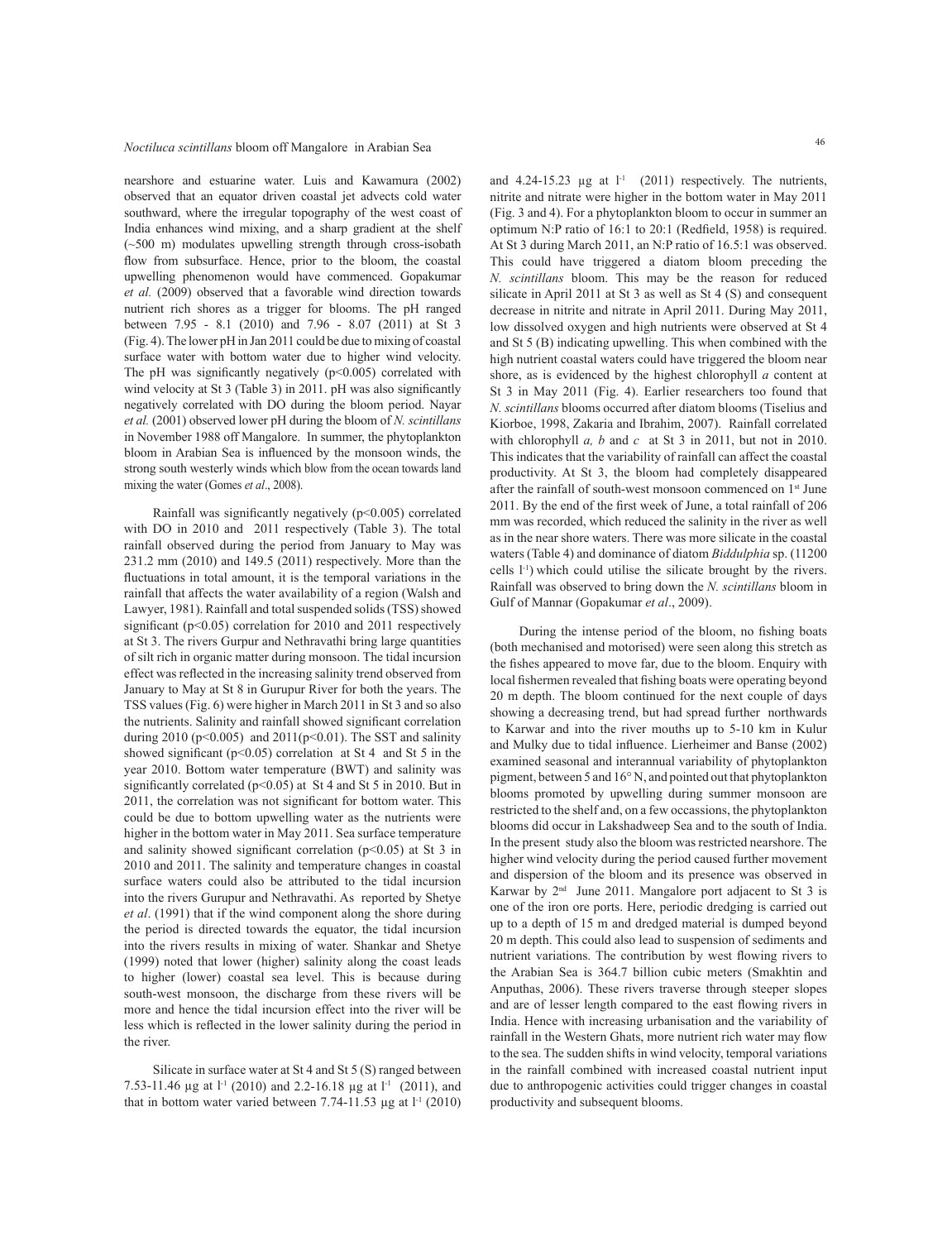<sup>47</sup> Bindu Sulochanan *et al.*

#### **Acknowledgements**

The first author is thankful to Dr. G. Syda Rao, former Director, CMFRI, Kochi for the facilities provided and Dr. V. Kripa, Head FEM Division, CMFRI, Kochi, for critical comments. We are also thankful to the reviewers for the modifications suggested.

#### **References**

- Alvarinho J. L. and Hiroshi, K. 2004. Air-sea interaction, coastal circulation and primary production in the eastern Arabian Sea: A review *J. Oceanogr.*, 60: 205- 218.
- APHA 1995. *Standard methods for examination of water and waste water*. In: Michel, J. T., Arnold, E. G., Hoak, R. D. and Rand (Eds.), American Public Health Society Pub.,Washington D.C., 87 pp.
- Banse, K. 1987. Seasonality of phytoplankton and chlorophyll in the central and northern Arabian Sea. *Deep-Sea Res*., 34: 713–723.
- Bhimachar, B. S. and George, P. C. 1950. Abrupt setbacks in the fisheries of the Malabar and Canara coasts and red water phenomenon as their possible cause. *Proc. Indian Acad. Sci.*, 31: 339-350.
- Eashwar, M., Nallathambi, T., Kuberaraj, K. and Govindarajan, G. 2001. *Noctiluca* blooms in Port Blair Bay, Andamans. *Curr. Sci.,* 81(2): 203-205.
- Gomes, H. D. R., Goes, J. I., Matondkar, S. P., Parab, S. G., Al-Azri, A. R. and Thoppil, P. G. 2008. Blooms of *Noctiluca miliaris* in the Arabian Sea - An *in situ* and satellite study. *Deep- Sea Res., Part I: Oceanographic Research Papers,* 55(6): 751-765.
- Gopakumar, G., Bindu Sulochanan and Venkatesan, V. 2009. Bloom of *Noctiluca scintillans* (Macartney) in Gulf of Mannar, south-east coast of India. *J. Mar. Biol. Ass. India,*  51(1): 75-80.
- Hasle, G. R. and Syversten, E. E. 1997. Marine diatoms. In: Tomas, C. R. (Ed.), *Identifying marine phytoplankton*, St. Peterburg Academic Press, p. 5-585.
- Katti, R. J., Gupta, T. R. C. and Shetty, H. P. C. 1988. On the occurrence of "green tide" in the Arabian Sea off Mangalore. *Curr. Sci.,* 57: 38-381.
- Lierheimer, L. J. and Banse, K. 2002. Seasonal and interannual variability of phytoplankton pigment in the Laccadive (Lakshadweep) Sea as observed by the Coastal Zone Color Scanner. *Proc. Indian Acad. Sci. (Earth Planet. Sci.).* 111: 63–185.
- Luis, A. J. and Kawamura, H. 2002. A case study of SST cooling dynamics near the Indian tip during May 1997. *J. Geophys. Res*., 3171, doi: 10.1029/2000JC000778.
- Mohanty, A. K., Satpathy, K. K. , Gouri Sahu, Sasmal, S. K., Sahu, B. K. and Panigraphy, R. C. 2007. Red tide of

*Noctiluca scintillans* and its impact on the coastal water quality of the near-shore waters, off the Rushikulya River, Bay of Bengal. *Curr. Sci.,* 93(5): 616-617.

- Nayar, S., Gupta, T. R. C. and Prabhu, H. V. 2001. Bloom of *Noctiluca scintillans* MaCartney in the Arabian Sea off Manglore South-west India. *Asian Fish. Sci.,* 14: 77-82.
- Parsons, T. R., Matia, Y. and Lalli, C. M. 1984. *A manual of chemical and biological methods for sea water analysis*. Pergamon press Inc., Maxwell, New York, p.14-17.
- Prasad, R. R. 1953. Swarming of *Noctiluca* in the Palk Bay and its effect on 'Choodai' fishery, with a note on the possible use of *Noctiluca* as an indicator species. *Proc. Ind. Acad. Sci.,* 40: 49-57.
- Prasad, R. R. and Jayaraman, R. 1954. Preliminary studies on certain changes in the phytoplankton and hydrological conditions associated with the swarming of *Noctiluca*. *Proc.Ind. Acad. Sci.,* 40: 49-57.
- Prasanna Kumar, S., Raj, P. Roshin, Jayu Narvekar, Dinesh Kumar, P. K. and Vivekanandan, E. 2010. *Curr. Sci.,* 99 (1): 101-106.
- Redfield, A. C. 1958. The biological and chemical factors in the environment. *Am. Sci*., 46: 205-230.
- Sargunam, C. A., Rao, V. N. R. and Nair, K. V. K. 1989. Occurrence of *Noctiluca* bloom in Kalpakkam coastal waters, East coast of India. *Indian J. Mar. Sci.*, 18: 289-290.
- Shankar, D. and Shetye, S. R. 1999. Are interdecadal sea level changes along the Indian coast influenced by variability of *J. Geophys. Res*., 104 : 26031–26042.
- Shetye, S. R., Gouveia, A. D., Shenoi, S. S. C., Michael, G. S., Sundar, D., Almeida, A. M. and Santanam, K. 1991. The coastal current off western India during the northeast monsoon. *Deep-Sea Res*., 38: 1517–1529.
- Shetty, H. P. C., Gupta, T. R. C. and Katti, R. J. 1988. 'Green Water Phenomenon' in the Arabian sea off Mangalore. In: Mohan Joseph, M. (Ed.), *Proc. First Indian Fish. Forum*, Asian Fisheries Society, Indian Branch, p. 339-346.
- Steindinger, K. A. and Tangen, K.. 1997. Dinoflagellates. In: Tomas, C. R. (Ed.), *Identifying marine phytoplankton*, St. Peterburg, Academic Press, p. 387-585.
- Smakhtin, V. and Anputhas, M. 2006. An assessment of environmental flow requirements of Indian river basins. International Water Management Institute, Colombo, Srilanka, *Research Report*, 107: 42 pp.